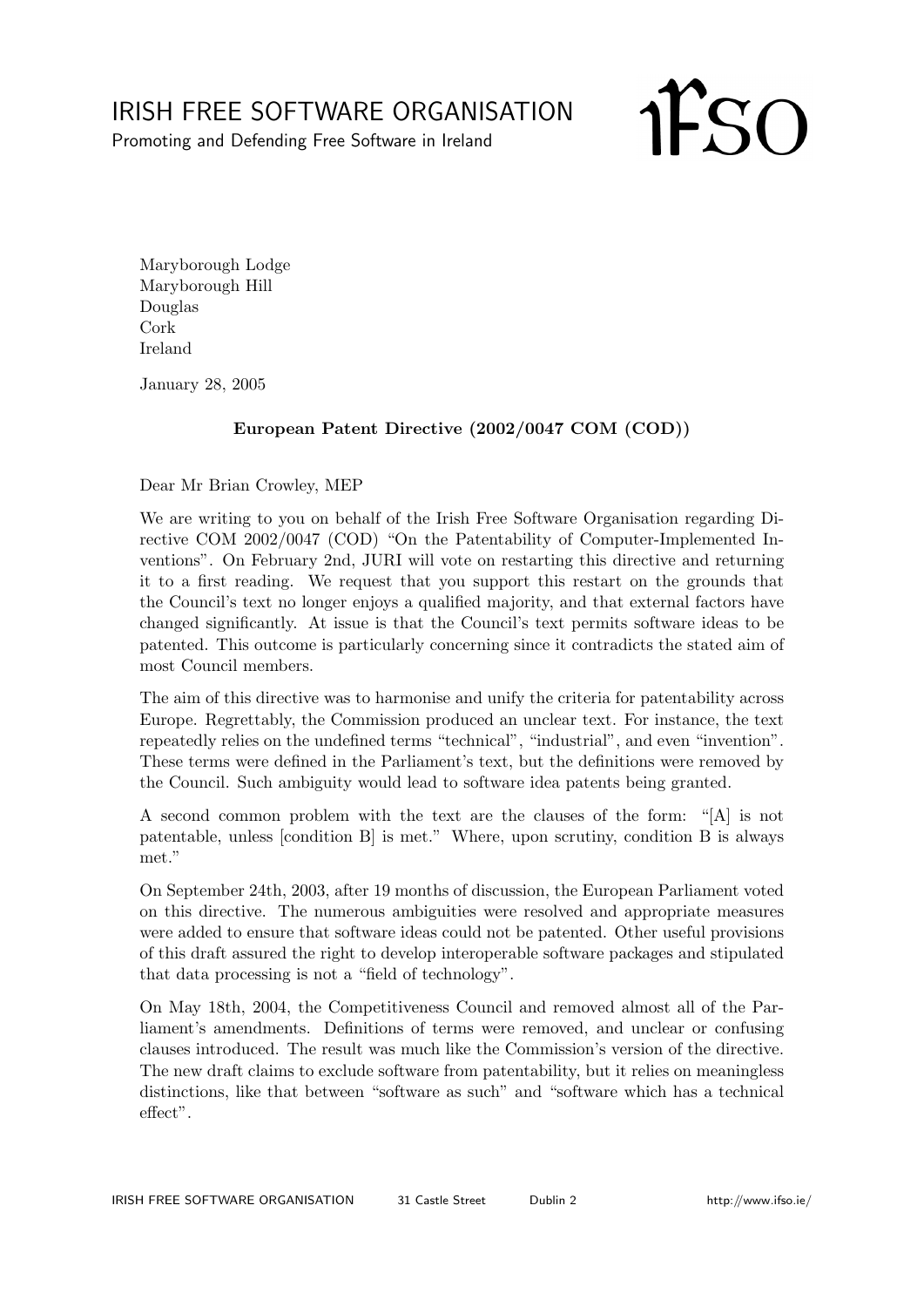Although this draft has been described as a "political compromise" it no longer enjoys even a qualified majority following:

- Poland's clarification of its lack of support for software patents (16 November)
- The Dutch Parliament's resolution requiring their representative to withdraw support for the draft (1 July)
- A joint motion of all groups of the German Parliament (30 November)
- A readjustment of EU voting weights that further reduces support for the draft (1 November)

Restarting the legislative process offers the Council a way for the EU to avoid adopting this deeply flawed directive without any loss of face for the Council and supports democracy in the EU.

The legal basis on which this restart can be requested is rule 55.1 of the Parliament's Rules of Procedure which allow the Parliament to request a renewed referral of the Commission's proposal under certain circumstances - for instance, under a change of relevant circumstances, or when new elections have been held. This action must be taken now before the Council moves this text to the second reading, thus pressuring members of JURI to stay quiet.

IFSO believes that the circumstances not only permit but demand a restart of the process so that the the European Parliament can fix this directive once again. The council will also be given a new first reading as part of this process. Due to the changed circumstances around this issue, we also believe that the current unclear draft would not reach a qualified majority under the present council.

Some specific circumstances that support the restart include:

- It is clearer that software patents cause clear harm to SMEs in competitive bids. To cite but two: the city of administration Munich attempt to to migrate to GNU/Linux identified software patents as a specific danger and advocated special clauses in the contracts for such bidders. The UK School Authority use of Bromcom equipment resulted in the advice not to consider taking equipment from other manufacturers because of a patent held by Bromcom.
- Increased recognition of the unmanageable risks associated with software patents, and the corresponding need for patent insurance, as documented in CJA report for DG MARKT.
- Advice from important commercial entities, most notably Deutsche Bank, Price-WaterhouseCooper and the Kiel Institute, all of whom have identified many harmful aspects to the current proposals and have urged the EU to change direction.
- Microsoft has begun asking for licencing fees for Software Patents, and has announced their "outbound licensing" program, clearly indicating their intent.